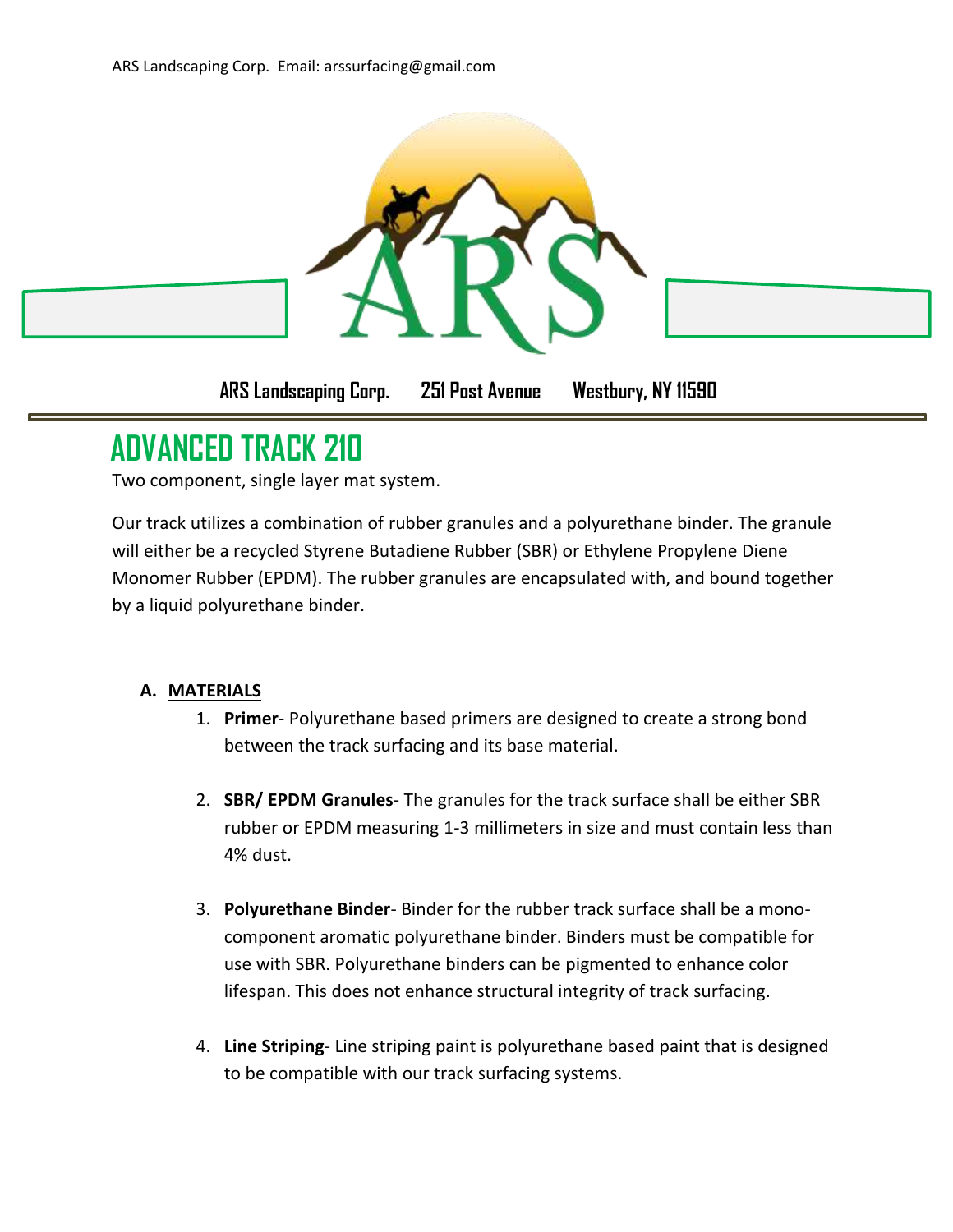## B. **EXECUTION**

1. **Sub-Base**- Our single layer track surfacing system shall be laid on approved subbase only. The general contractor shall provide compaction test results of 95% or greater for the installed sub-base and asphalt paving. It is the responsibility of the asphalt paving contractor to flood the surface within 24 hours of the asphalt being able to handle traffic.\* If after 20 minutes of drying time there are puddles or bodies of water evident, it is the responsibility of the architect and/or contractor to determine how this will be corrected. No cold tar patching, skin patching or sand mix patching will be acceptable.

Any spillage of oils including but not limited to: hydraulic, diesel, motor oil, etc. must be completely removed either by chipping or complete removal of affected area and replacement with new keyed in asphalt. The minimum depth of any asphalt replacement shall be one inch. Curing time for asphalt base is a minimum of 28 days to ensure all aromatic solvents have evaporated.\*\* It will be the responsibility of the contractor to determine that the asphalt substrate has cured sufficiently prior to the application of the polyurethane surfacing system.

It shall be the responsibility of the contractor to determine if the asphalt substrate meets all design specifications including but not limited to: cross slopes, planarity or specific project criteria. After all the above conditions are met, the synthetic track surfacing contractor must, in writing accept the asphalt receiving base as approved for synthetic track surfacing installation.

\*\*Synthetic track surfacing can in no circumstances be installed before the minimum 28 day curing period. If asphalt solvents are not sufficiently evaporated, the track surface will not properly bind to the asphalt sub-grade or itself causing rapid degradation.

- 2. **Curing-** As stated in the sub-base section, before application of track surfacing can begin, the asphalt or concrete sub-base must cure for an absolute minimum of 28 days.
- 3. **Cleaning of substrate-** The area to receive track surfacing shall be clean and free of any loose foreign particles (oil, sand, dirt, etc.) prior the start of surfacing

<sup>\*</sup>If areas where puddling occurs are not corrected, synthetic track surface will be subjected to submersion in water on a consistent basis, causing its structure to degrade much more rapidly. Assurance that there will be no bodies of water forming on asphalt sab-base is crucial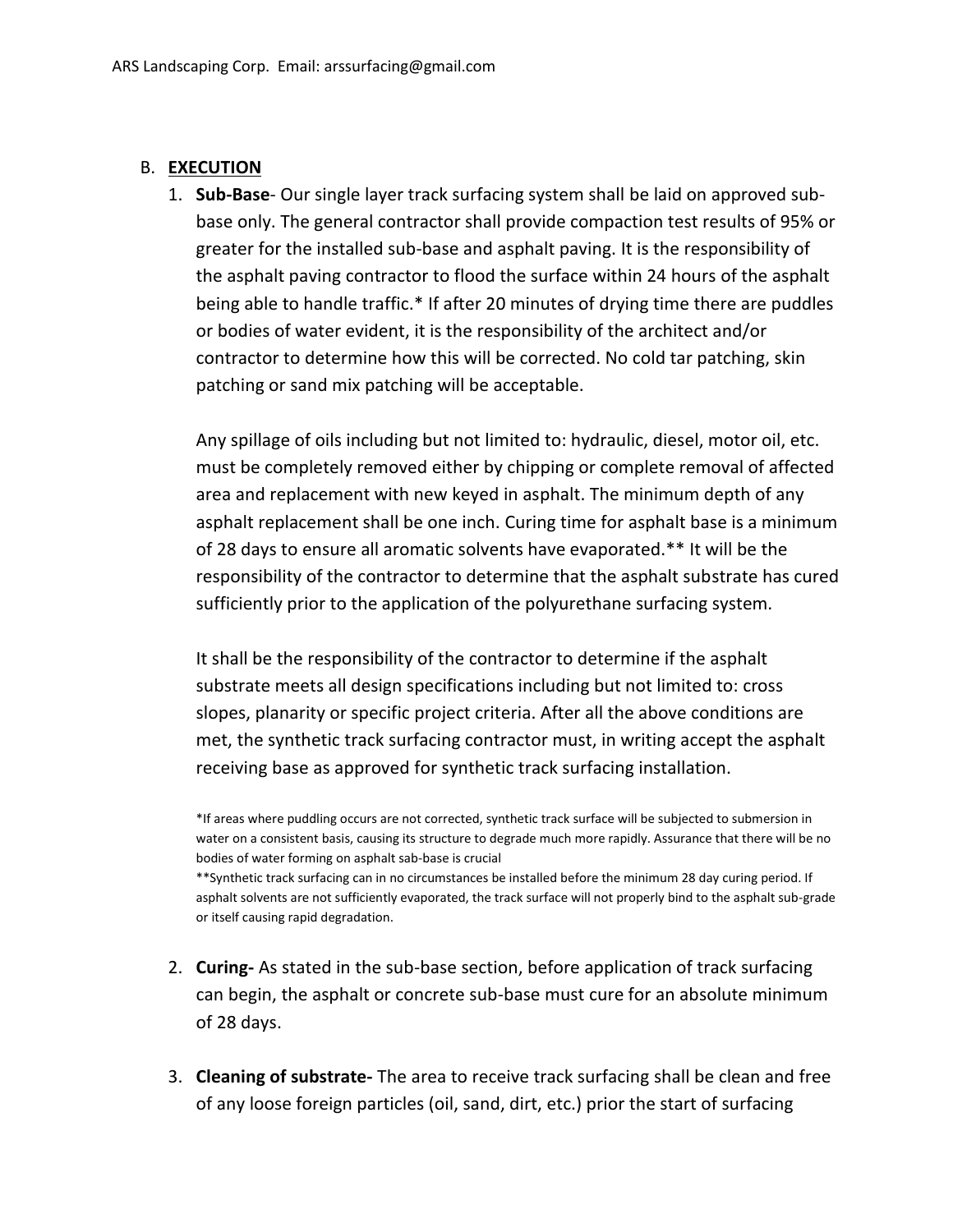installation. It is recommended the surface is cleaned using a blower and a highpressure washer.

4. **Priming-** The primer shall be spray/ roller applied in accordance with the manufacturers specifications. Only those areas that will be installed the same day should be primed.

## 5. **Surface Installation**

- i. Composition of one mix shall be as follows: 100% SBR or EPDM granules, and 20% of the total weight of rubber in aromatic polyurethane binder matrix.\*
- ii. The rubber granule and polyurethane binder are blended together in a sufficiently powerful mortar mixer. All granules must be completely encapsulated in binder. 1-2 minutes of mix time will ensure full encapsulation.
- iii. The fully mixed materials are then spread onto asphalt or concrete base by means of mechanical tandem leveler at a rate of 16-16.5 pounds per square yard. The tandem leveler shall have heated oscillating screed bar to obtain both smoothness and compaction. The heated screed bar normally works at a temperature of 158 – 176 degrees Fahrenheit. The laying procedure shall be bay-to-bay with limited length of passes as to prevent any cold (partially cured) joints between the bays. At the beginning of each new day's work the traverse joint from the previous day's work shall be tack coated with binder to ensure a good bond. Any small irregularities remaining in the surface after the tandem leveler has passed may be removed using a light Teflon roller or hand trowel.

ie: The running track surface cures through the reaction of the polyurethane binder and moisture. The speed of this reaction depends on temperature and relative humidity. Typically a surface can be walked on the next day, but 24 hours of cure time should be allowed for full cure.

iv. Line Markings- All line and event markings shall be applied by experienced professional personnel utilizing polyurethane-based paint compatible with synthetic track surfacing. All marking dimensions will be in accordance with the specifications issued by the architect engineer or contractor.